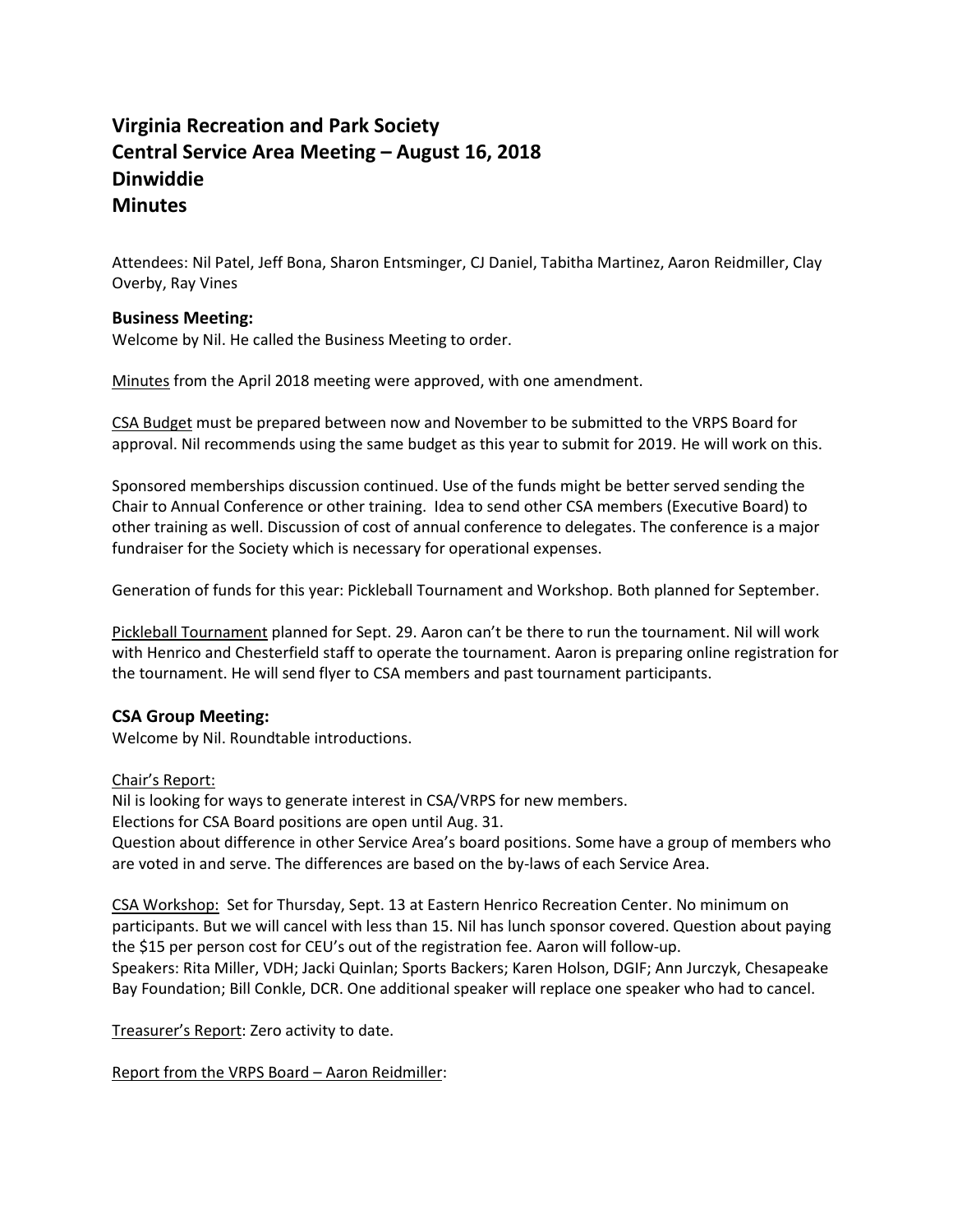Grant partnership with Game Time. Recognized 24 projects across the state and provided up to 100% of funds for the playgrounds. These localities will be recognized during Annual Conference. VDH stepped up and was a sponsor of Virginia Senior Games. They have also had some other educational and free promotions offered to VRPS members. Annual Conference in Henrico County in November. Management Conference and Special Event Institute in 2019 in Suffolk.

Thanks to Henrico County for hosting the Virginia Senior Games in May. Lots of rain and weather issues, but the event still ran well. Participants were happy. 2019 Senior Games will be in Henrico.

Working on 2019 and 2020 conferences. May work with JMU and host annual conference in Harrisonburg in 2021.

Check the VRPS website for other workshops. Senior Resource Group workshop is in September.

Aaron looking for input on the weekly e-update newsletter.

In November, Board will review election results and have elections for Board positions.

CSA lunch at conference? Suggestion to host lunch on Sunday in the President's Suite. Notify CSA members attending conference for RSVP. Sharon and Nil will work on this. We will have revenue numbers by Oct. 1 to determine a budget for this lunch. Jeff will add this event to the conference schedule.

Resource Groups Update:

New Special Events Resource Group has been formed. ABC rep is hosting a session at VRPS Office, August 31, 10 a.m. TR Resource Group is meeting. Senior Resource Group has workshop coming up.

By-laws update:

Suggested changes were discussed. Will be voted on at Dec. meeting. Draft changes of by-laws will be placed on the VRPS website and CSA members notified of the vote in December. Other items to be considered? Slate of board members versus Offices such as Chair and Vice-Chair can be discussed.

### Roundtable:

Happenings in localities:

*Henrico* – Senior Games was successful. Summer camps, lots of schools were being renovated. 24 sites with free camps, plus about 10 with fee camps. Staffing was an issue, as always.

Interest in archery to host tournaments in Henrico, from Senior Games participants.

Idea to host a CSA archery tournament.

Fourth of July was crazy. Crowd over 20,000. Twice the attendance from previous year. Will be held at Dorey Park again next year.

Looking at building a basketball complex, public/private partnership.